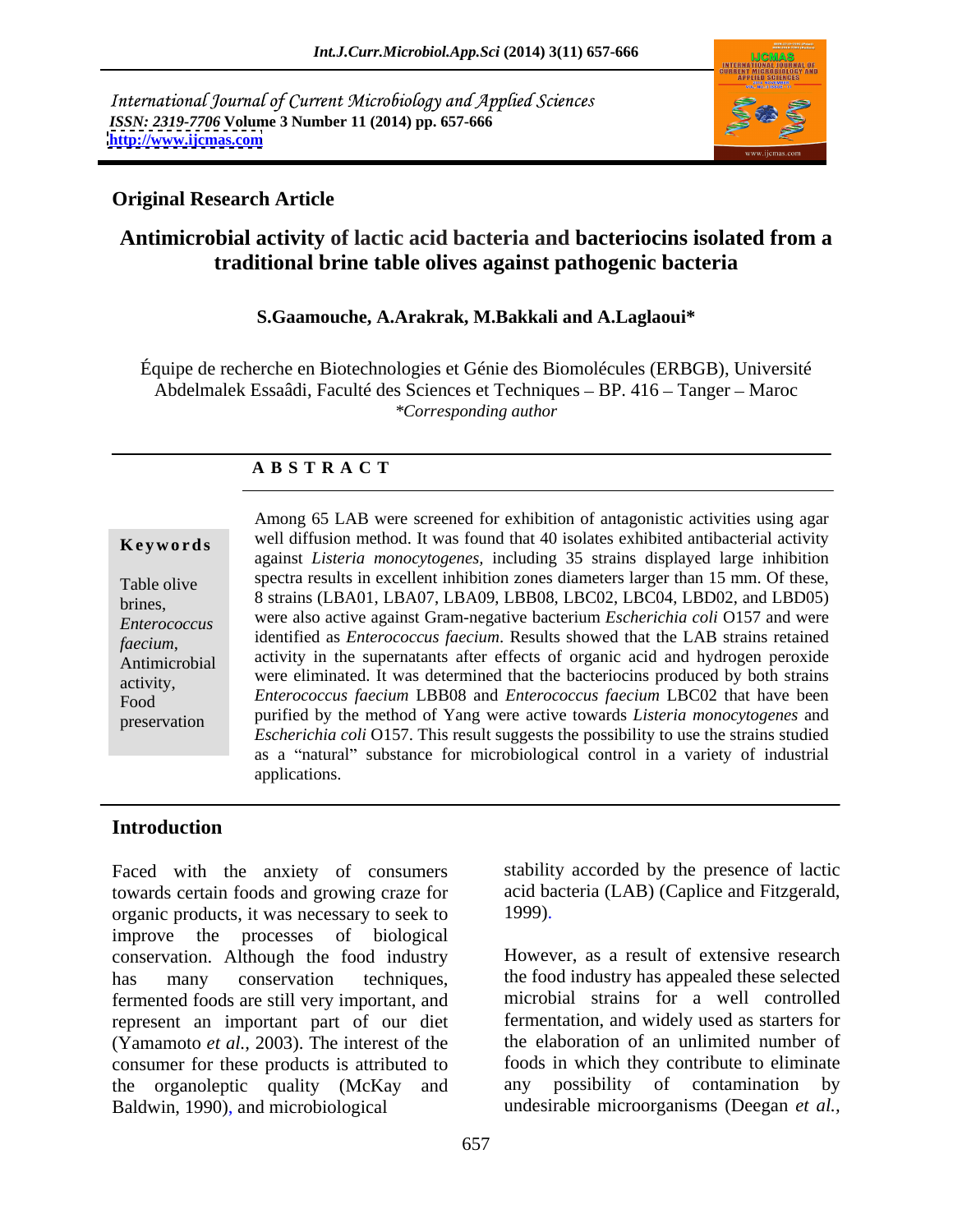2006). This family of bacteria is responsible for the conservation by the production of a to bridge the gap in knowledge the existence wide range of antimicrobial metabolite of bacteriocinogenic activities produced by comprising organic acids, carbon dioxide, bacteriocins, with the aim of evaluating their ethanol, hydrogen peroxide, diacetyl, antifungal compounds and bacteriocins which are considered as natural food ingredients and they have been consumed for millennia by mankind as LAB (Alfonzo **Bacterial strains and growth conditions:** *et al.,* 2013) The lactic bacteria and bacteriocins which are defined as proteins or The samples of traditional brine table green peptides biologically active possess olives were collected randomly from local bactericidal activity against the pathogenic markets (souk)*.* 65 LAB considered in this bacteria and which are defined as proteins or study were isolated from this collection were peptides biologically active possess characterized using Gram stain, cell bactericidal activity against the pathogenic morphology and catalase reaction tests. bacteria and/or alteration of food (Tagg and These strains those described in our previous McGiven, 1971), are used extensively for work were suffered has different technical the preparation of an unlimited number of foods for several potential applications as functional starter cultures in the food area LAB strains isolated from brine table olives

profile of the final product by the subcultured twice in MRS broth different foods such as vegetables, fish, frozen at  $-20$  °C. meats, dairy and sausages and prolong their shelf life why not in control of mold growth by the action of the antifungal properties of pathogenic effect were Listeria BAL (Crowley *et al.,* 2013; El-Ghaish *et monocytogenes* (CECT 4031), *al.,* 2011: Ghrairi *et al.,* 2008: Lindgren and *Stanhylococcus aureus* (CECT 239) and

research of LAB produced from natural vegetables. Traditional fermentation olives with the greatest qualities of fermentation is **Screening of LAB for their antimicrobial** a very practical replied to Morocco and represent the heart of Moroccan cuisine and

olives, test their bactericidal, and undertaken potential use as a biopreservatives.

# **Materials and Methods**

olives were collected randomly from local characterized using Gram stain, cell isolation and identification.

(Yamamoto *et al.*, 2003). Gram-positive and catalase-negative isolates<br>were grown in MRS broth (Biokar<br>Also contribute to the pleasant sensory Diagnostics, France) at 37 °C for 24 h and improvement of the nutritional value of supplemented with 15% glycerol and kept LAB strains isolated from brine table olives Gram-positive and catalase-negative isolates were grown in MRS broth (Biokar Diagnostics, France) at 37 °C for 24 h and subcultured twice in MRS broth frozen at  $-20$  °C.

*al.,* 2011; Ghrairi *et al.,* 2008; Lindgren and *Staphylococcus aureus* (CECT 239) and Dobrogosz, 1990). *Pseudomonas aeruginosa* (CECT 116) were Very little work has been based on the Cultures CECT and *Escherichia coli* O157: The indicator strains chosen for their pathogenic effect were *Listeria monocytogenes* (CECT 4031), obtained from Spanish Collection of Type H7 from strain collection.

# **activity**

possessing an undeniable attraction because For detection of antimicrobial activity, the is considered to be more organoleptically agar well diffusion method (AWDA) as superior to similar canned olives. described by (Casla *et al.,* 1996; Sumathi, In the present work we isolated strains of which wells (5 mm in diameter and of 180 lactic acid bacteria from the brine table  $\mu$ l in capacity) were formed by placing the 2012). MRS agar plates (1.5% agar), in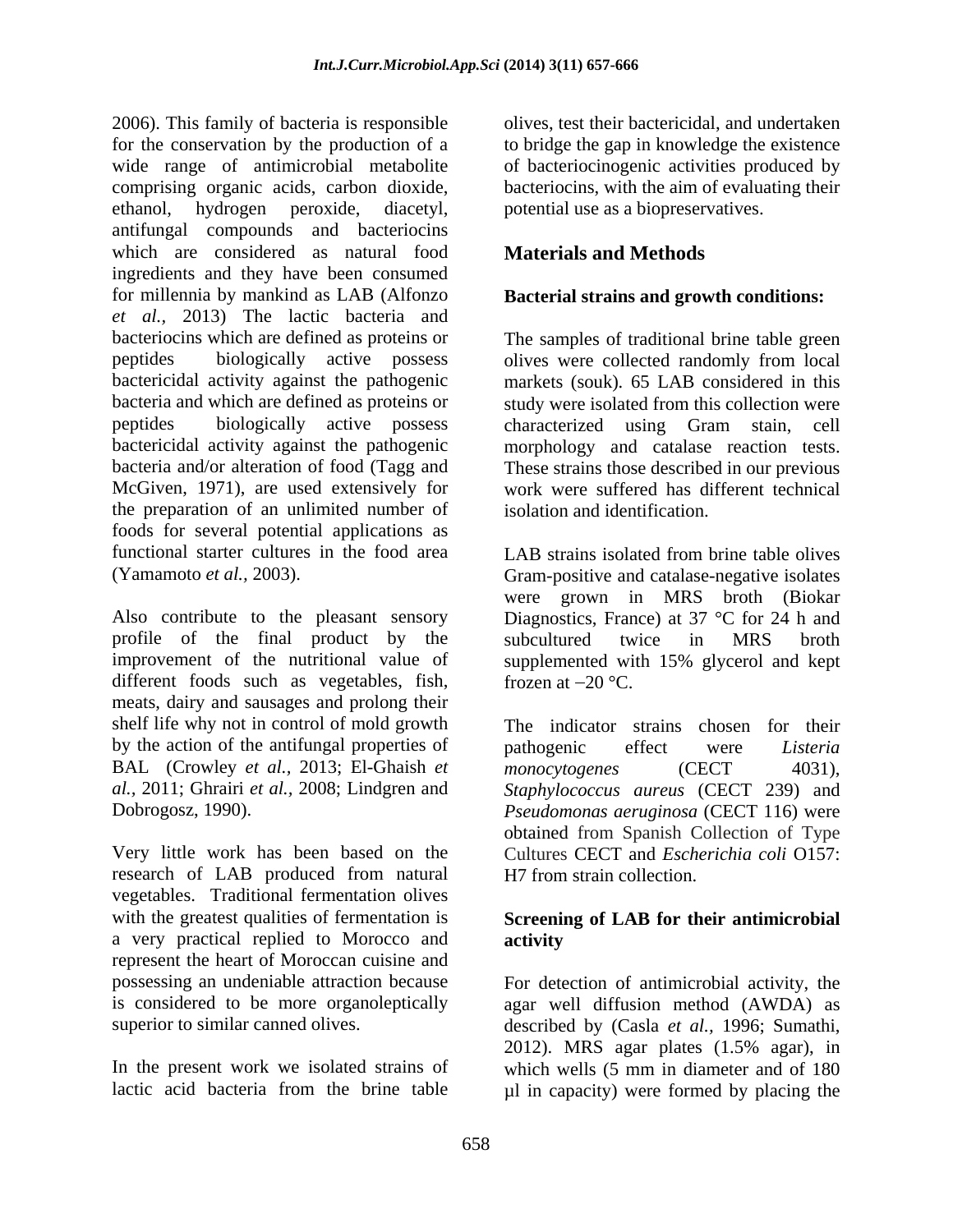(Biokar Diagnostics, France) (0.75% agar) pathogenic bacteria (about  $10^8$  cfu/ml). After solidification of the overlayer, the molds cooling the cells are recovered by 60 µl of approximately  $10^8$  cfu/ml of the  $\frac{8}{2}$  of the state of the state of the state of the state of the state of the state of the state of the state of the state of the state of the state of the state of the state of the state of the state of the state of cfu/ml of the production strain. The pellets were washed with 5 mM sodium

at the proper temperature for the growth of 100 mM NaCl (Fluka, Germany) at pH 2.0. the target strain for 24 h at 37  $\degree$ C. After stirring for one hour at 4  $\degree$ C, the cells inspected.  $dialyzed$  in dialysis bags Cellu-Sep

The elimination of the antimicrobial effect dialysis tubing and the liquid against dialysis of organic acids (Hwanhlem *et al.*, 2011), must be renewed frequently and then freeze-<br>the strains of LAB were grown for 24 h at dried. 37°C in MRS broth and then centrifuged at 14,000g for 5 min. The supernatant fluid To test the activity of these supernatants, was filtered through a syringe filter with a AWDA the well diffusion method is pore size of 0.22 µm (Millipore, France) and implemented as described above. A volume adjusted to pH 6.5 with NaOH (1 N) to rule 60 µl of supernatants is located in each well out acid inhibition. the inhibitory action of and the plates were incubated at 37 °C for hydrogen peroxide (Merck, Germany) was 24 h. The activity expressed in arbitrary eliminated by the addition of a sterile units  $(AU)$  ml<sup>-1</sup>. One arbitrary unit  $(AU)$  was solution of catalase (Fluka, Germany) (300 defined as the highest dilution that produced U/ml) at 25°C for 30 min (Ammor *et al.,* 2006), The antagonistic activity of the samples was detected using the well diffusion agar method. **Results** and Discussion

# **Extract large amounts of bacteriocins from lactic acid bacteria**

For extraction and purification of the traditional brine table green olives, were bacteriocins, the method of Yang *et al.* (Yang *et al.,* 1992) was applied for only two lactic strains (LB08 and LC02) were selected for their great stability antagonizes, each producing strain was cultured in 1 liter

oxford cylinders stainless steel, were of MRS broth adjusted to pH 6.5 to early overlaid with 25 ml of molten BHI agar stationary phase about  $(10<sup>8</sup>$  cfu/ml) for 18 h inoculated with an overnight culture of  $\degree$ C for 25 min to inactivate the proteases cfu/ml). After which may degrade the bacteriocins, after were carefully removed and were filled with centrifugation at 15,000 x g for 15 min.  $\frac{8}{10}$  full for 19 h cfu/ ml) for  $18$  h at 37°C. The culture was then heated at 70 cooling the cells are recovered

Finally the plates were incubated aerobically 6.5) and they were resuspended in 50 ml of Antagonist effect resulting in the appearance were centrifuged at 29,000 x g for 20 min. of the clear zone around the wells of the The cells were resuspended in 5 mM sodium growth of the putative inhibitor strain was phosphate pH 6.5 and the supernatants were **Nature of antibacterial compounds from**  (Membrane Filtration Products, INC, USA) **LAB** against  $dH_2O$  at  $4^{\circ}C$  for 24 h, the whole is The pellets were washed with 5 mM sodium phosphate (Solvachim, Casablanca) (pH 100 mM NaCl (Fluka, Germany) at pH 2.0.<br>After stirring for one hour at  $4 \degree C$ , the cells dialyzed in dialysis bags Cellu-Sep T2/Nominal MWCO: 6,000 - 8,000 stirred to prevent any formation around the must be renewed frequently and then freeze dried. **Example 2018** 

> a halo of inhibition of the indicator strain 2 mm in diameter (Champagne, 2007).

# **Results and Discussion**

# **Isolation of LAB**

A total, 65 LAB strains were isolated from collected randomly from local markets. The strains were isolated in culture medium MRS and identified as LAB using the criteria of being Gram-positive and catalase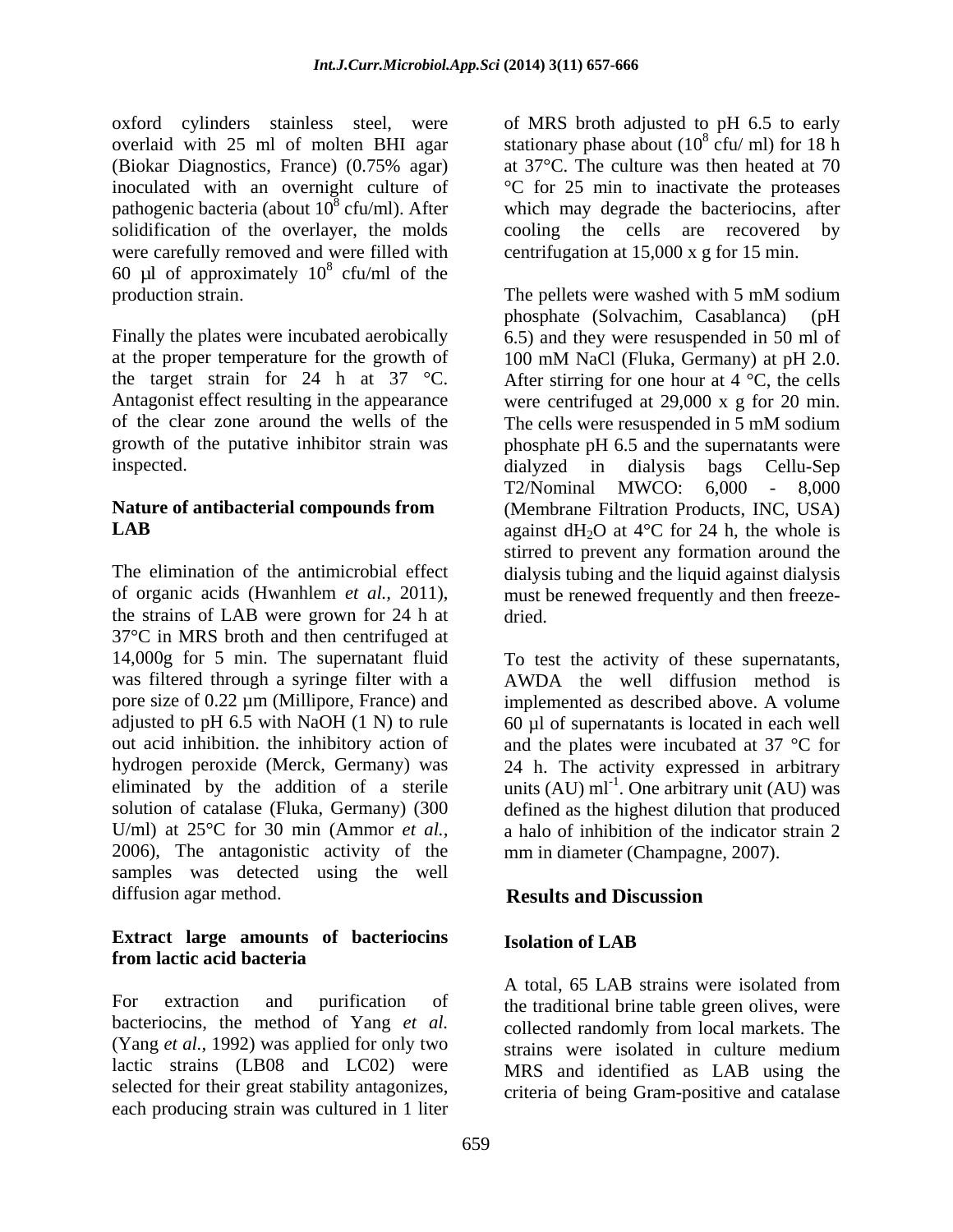negative. Of these 65 isolates, only 8 periplasmic space and which contains lipids diameters after excluding inhibition due to

### **Detection of antagonistic activity**

The agar well diffusion assays were used to  $\frac{16002}{2002}$ . study the antibacterial activity of the 65 strains of lactic acid bacteria isolated from the traditional brine table green olives were **Natural School of the School** sphere is the set of the set of the set of the set of the set of the set of the set of the set of the set of the set of the set of the set of the shown to produce inhibition zones against some indicator microorganisms. The sensitivity of the indicator strains was The antimicrobial activity of these lactic estimated based on the diameter (mm) of the acid bacteria may be due to various inhibition zones. Inhibitory spectra of these antimicrobial compounds such as organic

Among 65 LAB were screened for al., 2011). exhibition of antagonistic activities, it was found that 40 isolates exhibited antibacterial In order to confirm the proteinaceous large inhibition spectra results in excellent significant inhibition against L. *coli O157* of all 8 LAB strains was lower Table 2. than this capability against *L. monocytogenes*.

Gram positive bacteria are generally more against pathogenic microorganisms explained by the presence in Gram-negative bacteria an additional outer membrane separated from the cell wall by the

isolates were showed inhibition zones may protect the cytoplasmic membrane from organic acids and hydrogen peroxide, were antimicrobial compounds (Gao *et al.,* 1999)**.** subjected to a different biochemical tests. However, the strains of selected LAB could the action of the LAB and these not inhibit *S. aureus* (CECT 239) and *Pseudomonas aeruginosa* (CECT 116) were resistant, moreover similar results were reported by some papers (Tantillo *et al.,* 2002).

### **Nature of antibacterial compounds from LAB**

isolates are presented in Table 1. acids by decreased pH levels, hydrogen peroxide, or presence of bacteriocins (Luo *et al.,* 2011).

activity against *L. monocytogenes* (Todorov character of the bacteriocin substance, cell*et al.,* 2013) including 35 strains displayed free extracts for Only 8 strains showed inhibition zones diameters larger than 15 *monocytogenes* and *E. coli O157* were mm. Of these, 8 strains were also active subjected to neutralization, and addition of against *Escherichia coli* O157, and it was catalase to eliminate the activity of organic noticed that antagonistic activity toward *E.* acids and hydrogen peroxide, as shown in significant inhibition against *L.*  Table 2.

sensitive to the bactericidal effect of lactic confirming that these inhibitory compounds acid bacteria (Mataragas *et al.,* 2003; are of proteinaceous nature of the Vignolo *et al.,* 1996), which can be bacteriocins compounds (De Vuyst *et al.,* The results obtained showing that all 8 strains of LAB still exert antibacterial effect against pathogenic microorganisms 1996; Liserre *et al.,* 2002).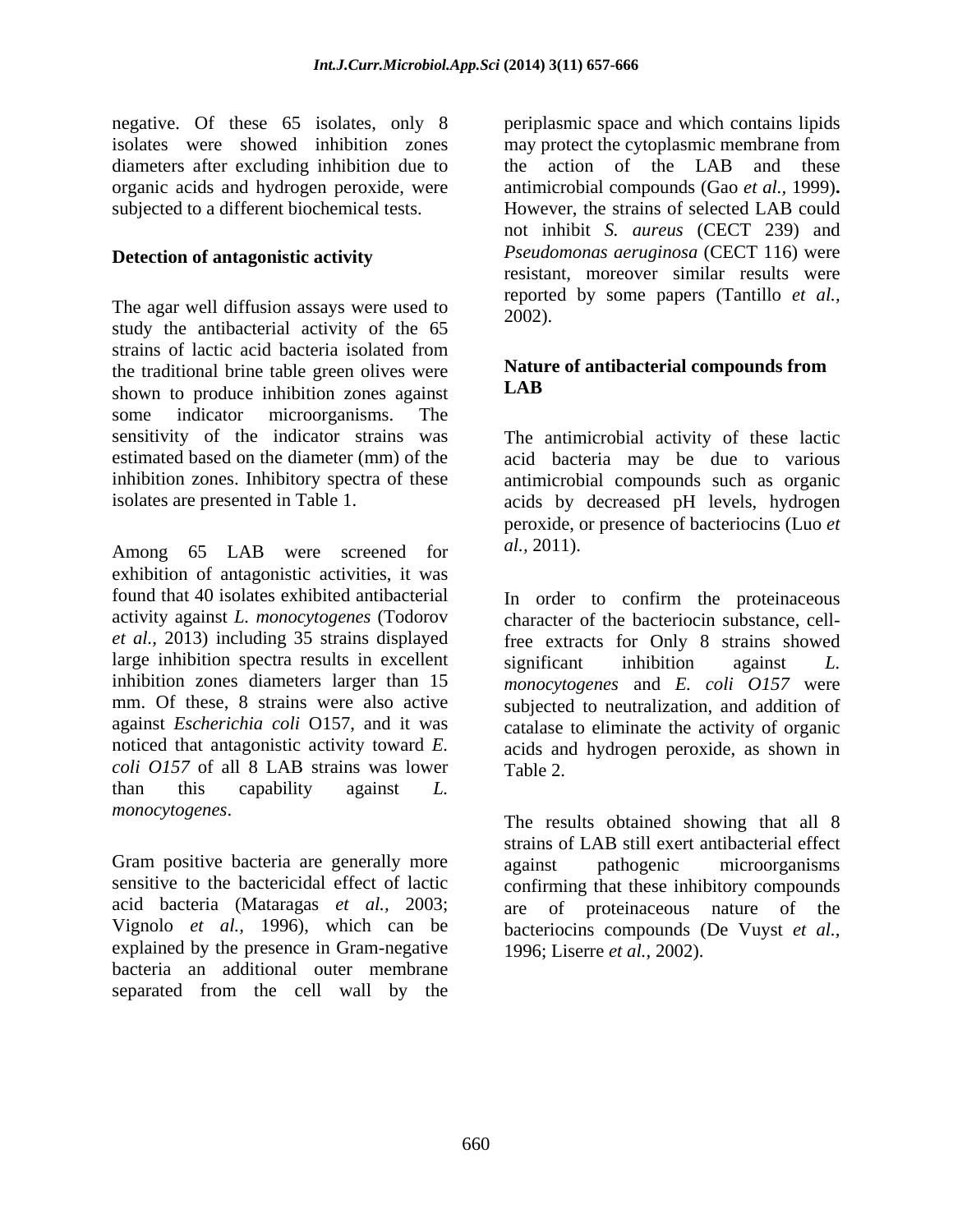| Isolated N° | Inhibition zone (mm) |                                                       |
|-------------|----------------------|-------------------------------------------------------|
|             | L. monocytogenes     | E. coli                                               |
|             |                      |                                                       |
| LBA01       | $20.4 \pm 5.5$       | $10.5 \pm 0.7$                                        |
| LBA02       | $16.4 \pm 7.9$       | ND                                                    |
| LBA03       | $16.8 \pm 9.2$       | ND                                                    |
| LBA04       | $15.6 \pm 7.7$       |                                                       |
| LBA05       | $15.2 \pm 7.7$       | ND<br>ND<br>ND                                        |
| LBA06       | $17.4 \pm 7.3$       |                                                       |
| LBA07       | $22.8 \pm 10.4$      | $11.5 \pm 0.7$                                        |
| LBA08       | $18.0 \pm 11.0$      | ND                                                    |
| LBA09       | $20.0 \pm 0.0$       | $10.5 \pm 0.7$                                        |
| LBA10       | $10.3 \pm 0.6$       | ND                                                    |
| LBB01       | $13.1 \pm 1.4$       | $\frac{ND}{ND}$                                       |
| LBB02       | $16.8 \pm 4.4$       |                                                       |
| LBB03       | $14.0 \pm 5.4$       |                                                       |
| LBB04       | $17.3 \pm 5.7$       | ND<br>ND<br>ND                                        |
| LBB05       | $19.8 \pm 13.6$      |                                                       |
| LBB06       | $17.0 \pm 0.0$       | $\frac{\text{ND}}{\text{ND}}$                         |
| LBB07       | $13.7 \pm 2.9$       |                                                       |
| LBB08       | $26.8 \pm 4.0$       | $12.5 \pm 0.7$                                        |
| LBB09       | $16.4 \pm 4.2$       | ND                                                    |
| LBB10       | $16.7 \pm 6.0$       | $\frac{\text{ND}}{\text{ND}}$                         |
| LBC01       | $14.7 \pm 4.0$       |                                                       |
| LBC02       | $20.0\pm0.0$         | $13.0 \pm 1.4$                                        |
| LBC03       | $19.7 \pm 1.2$       | ND                                                    |
| LBC04       | $19.3 \pm 1.5$       | $12.5 \pm 0.7$                                        |
| LBC05       | $17.7 \pm 2.1$       | ND                                                    |
| LBC06       | $19.0 \pm 0.8$       | $\begin{array}{c} \text{ND} \\ \text{ND} \end{array}$ |
| LBC07       | $17.0 \pm 4.0$       |                                                       |
| LBC08       | $17.0 \pm 4.0$       | $\begin{array}{c} \text{ND} \\ \text{ND} \end{array}$ |
| LBC09       | $16.0 \pm 1.7$       |                                                       |
| LBC10       | $17.0 \pm 1.0$       | $\frac{\text{ND}}{\text{ND}}$                         |
| LBD01       | $17.5 \pm 1.5$       |                                                       |
| LBD02       | $21.3 \pm 2.6$       | $13.5 \pm 2.1$                                        |
| LBD03       | $21.0 \pm 1.0$       | $\frac{\text{ND}}{\text{ND}}$                         |
| LBD04       | $19.9 \pm 6.9$       |                                                       |
| LBD05       | $22.4 \pm 1.3$       | $10.5 \pm 0.7$                                        |
| LBD06       | $18.6 \pm 6.0$       | ND<br>ND<br>ND<br>ND<br>ND                            |
| LBD07       | $15.0 \pm 0.0$       |                                                       |
| LBD08       | $17.2 \pm 5.2$       |                                                       |
| LBD09       | $18.0 \pm 0.0$       |                                                       |
| LBD10       | $17.3 \pm 4.0$       |                                                       |

**Table.1** Inhibitory spectra of LAB isolate exhibiting antibacterial activity

ND: not determined.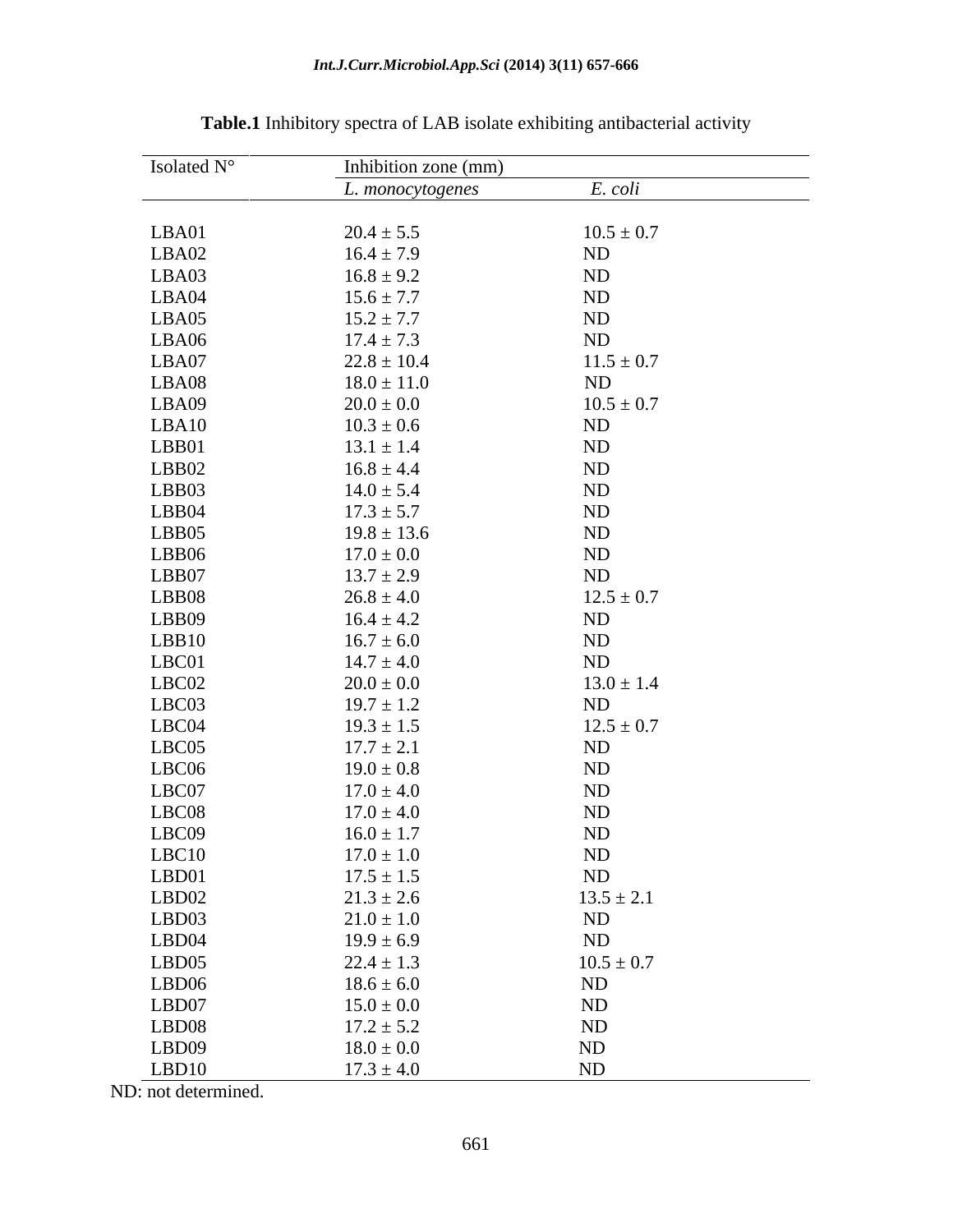|                     | Detection of inhibitory activity |         |
|---------------------|----------------------------------|---------|
| Producer strain     | L. monocytogenes                 | E. coli |
| LBA01<br>E. faecium | キキ                               |         |
| LBA07<br>E. faecium | $++$                             |         |
| LBA09<br>E. faecium | $++$                             |         |
| LBB08<br>E. faecium | $++$                             |         |
| LBCO2<br>E. faecium | $++$                             |         |
| LBC04<br>E. faecium | $++$                             |         |
| LBD02<br>E. faecium | $++$                             |         |
| LBD05<br>E. faecium | $^{++}$                          |         |

**Table.2** Inhibitory activity of selected LAB strains against bacterial indicator strains after eliminating effect of organic acid and hydrogen peroxide

 $(+ +)$ , inhibition zone of 15 to 20 mm,  $(+)$  small inhibition zone.

Eight LAB strains (LBA01, LBA07, LBA09, The extraction and purification of LBB08, LBC02, LBC04, LBD02, and bacteriocins produced by *E. faecium* LB08 LBD05) which exhibited widest zones of and *E. faecium* LC02 was performed by the inhibition toward tested pathogenic bacteria purification technique described by Yang *et*  were identified as *Enterococcus faecium al.* (Yang *et al.,* 1992) which seems more based on their morphological properties and economical faster and reproducible. This biochemical tests. The presence of method is based on the influence of pH on *Enterococci* play an important role the adsorption and release of each fermented food products (Franz *et al.,* 1999; Hugas *et al.,* 2003), such as olives (Omar *et al.,* 2004; Randazzo *et al.,* 2010), in which To carry evidence of the production of *Enterococcus faecium* have been isolated bacteriocin by the LAB strains, the from the brines of olives (Asehraou *et al.,* antagonist activity was detected by the 1992; Lavermicocca *et al.,* 1998). As AWDA method and shows that bacteriocins alternative the antimicrobial activity of were manifested by the appearance of zones *Enterococcus faecium* (Barbosa *et al.,* 2014; of inhibition and were also reported to Ferreira *et al.,* 2007; Jin *et al.,* 2000) or their inhibit the growth of *L. monocytogenes* and bacteriocins has attracted a great deal of attention as a novel approach to contribute to potential applications as functional starter cultures in the food preservation (Settanni results against indicator strains, gave the

for this study, based on their super stability of antibacterial activity and broad spectrum of inhibition.

The extraction and purification of bacteriocin from the cell surface.

*E. coli O157,* as shown in Table 3.

and Corsetti, 2008). highest level of activity against *L.*  **Extraction and purification of bacteriocin** Pingitore *et al.,* 2012), which exhibited From these strains two strains were selected cytoplasmic membrane (Delves-Broughton Bacteriocins produced showed the same *monocytogenes* (Ibarguren *et al.,* 2010; Vera inhibitory efficiency by targeting the *et al.,* 1996; Gálvez *et al.,* 2007).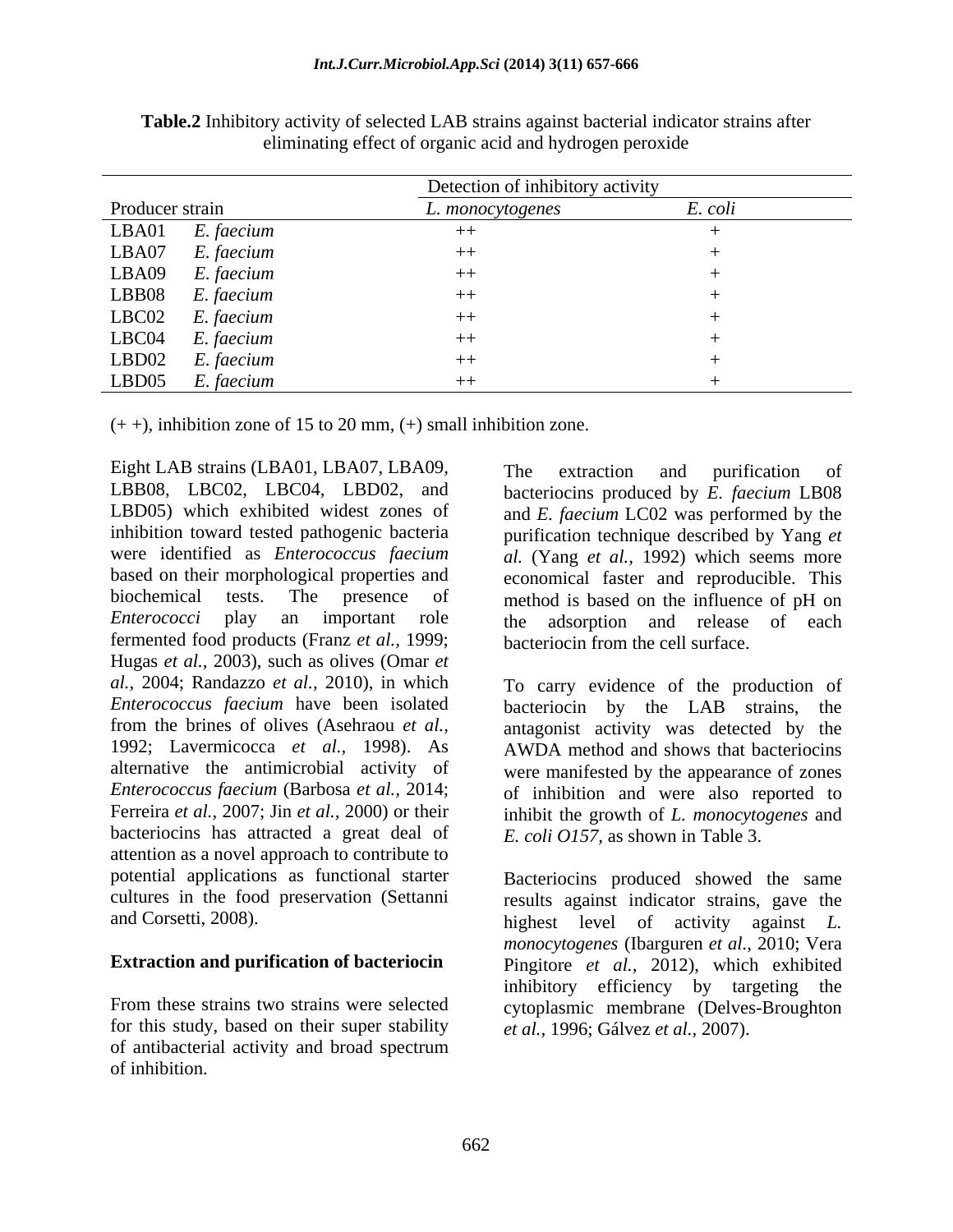|                   | Detection of inhibitory activity |                                |  |
|-------------------|----------------------------------|--------------------------------|--|
| Bactriocin strain | monocytogenes<br>$\sim$          | $\overline{\phantom{a}}$ . COU |  |
| Enterocin LBB08   | $17.0 \pm 1.9$                   | $13.2 \pm 1.5$                 |  |
| Enterocin LBC02   | $16.2 \pm 2.4$                   | $12.0 \pm 1.0$                 |  |

**Table.3** Inhibitory spectra of bacteriocins produced by LAB

The results showed that the bacteriocins References were able to inhibit *E.coli O157* Gram negative, which are generally recognized Alfonzo, A., Ventimiglia, G., Corona, O., insensitive to bacteriocinogenic activity bi Gerlando, R., Gaglio, R., of *E. faecium* (Belgacem *et al.,* 2010) for the same reason that lactic acid bacteria Settanni, L. 2013. Diversity and (Bhunia *et al.,* 1991). The antagonist activity was unaffected by heating at 70 °C for 25 min and shows super thermal stability for both enterocins (Belgacem *et*  Ammor, S., Tauveron, G., Dufour, E., *al.,* 2010), and the two bacteriocins exhibited activities of 800 AU/ml for the activity of lactic acid bacteria against

demonstrated for LAB and bacteriocins 454–461. produced by LAB isolated from the Asehraou, A., Faid, M., Jana, M. 1992. traditional brine table green olive may hold them to explore their potential application for microbiological control and used to improve the quality of the sensory properties of food products as a "natural" substance in a variety of industrial applications (Balciunas *et al.,* 2013; O'sullivan *et al.*, 2002). applications of bacteriocins: A

In Conclusion, Lactic acid bacteria isolated had good antimicrobial activity Barbosa, J., Borges, S., Teixeira, P. 2014. against foodborne pathogens (*L.*  Selection of potential probiotic *monocytogenes* and *E. coli* O157). The bacteriocins produced by the *E. faecium* strains showed a large inhibitory spectrum  $Food Microbiol., 191: 144–148.$ and strong inhibitory activity. These Belgacem, Z.B., Abriouel, H., Omar, N.B., studies highlight the possibility that these bacteriocins and LAB will be notified of Gálvez, A., Manai, M. 2010. great interest in terms of security **and Antimicrobial** activity, safety especially in combination with other antimicrobial compounds in further research.

# **References**

- Di Gerlando, Francesca, N., Moschetti, G., technological potential of lactic acid bacteria of wheat flours. *Food Microbiol.,* 36: 343–354.
- inhibition of *L. monocytogenes*.<br>
As well as other favorable properties have  $\begin{array}{c|c}\n \text{spollage} & \text{and} & \text{pathogenic} & \text{bacteria} \\
 \text{isolated from the same meat small-} & \text{scale} & \text{facility.} & \text{Food} & \text{Control,} & \text{17:}\n \end{array}$ Chevallier, I. 2006. Antibacterial spoilage and pathogenic bacteria<br>isolated from the same meat smallisolated from the same meat small scale facility. *Food Control,* 17: 454 461.
	- Physico-chemical properties and the microflora of Moroccan black table olives. *Grasas Aceites*, 43: 130–133.
	- Balciunas, E.M., Castillo Martinez, F.A., Todorov, S.D., Franco, B.D.G. de M., Converti, A., Oliveira, R.P. de S. 2013. Novel biotechnological applications of bacteriocins: A review. *Food Control*, 32: 134-142. doi:10.1016/j.foodcont.2012.11.025.
	- *Enterococcus faecium* isolated from Portuguese fermented food. *Int. J. Food Microbiol.,* 191: 144-148.
	- Lucas, R., Martínez-Canamero, M., Gálvez, A., Manai, M. 2010. Antimicrobial activity, safety aspects, and some technological properties of bacteriocinogenic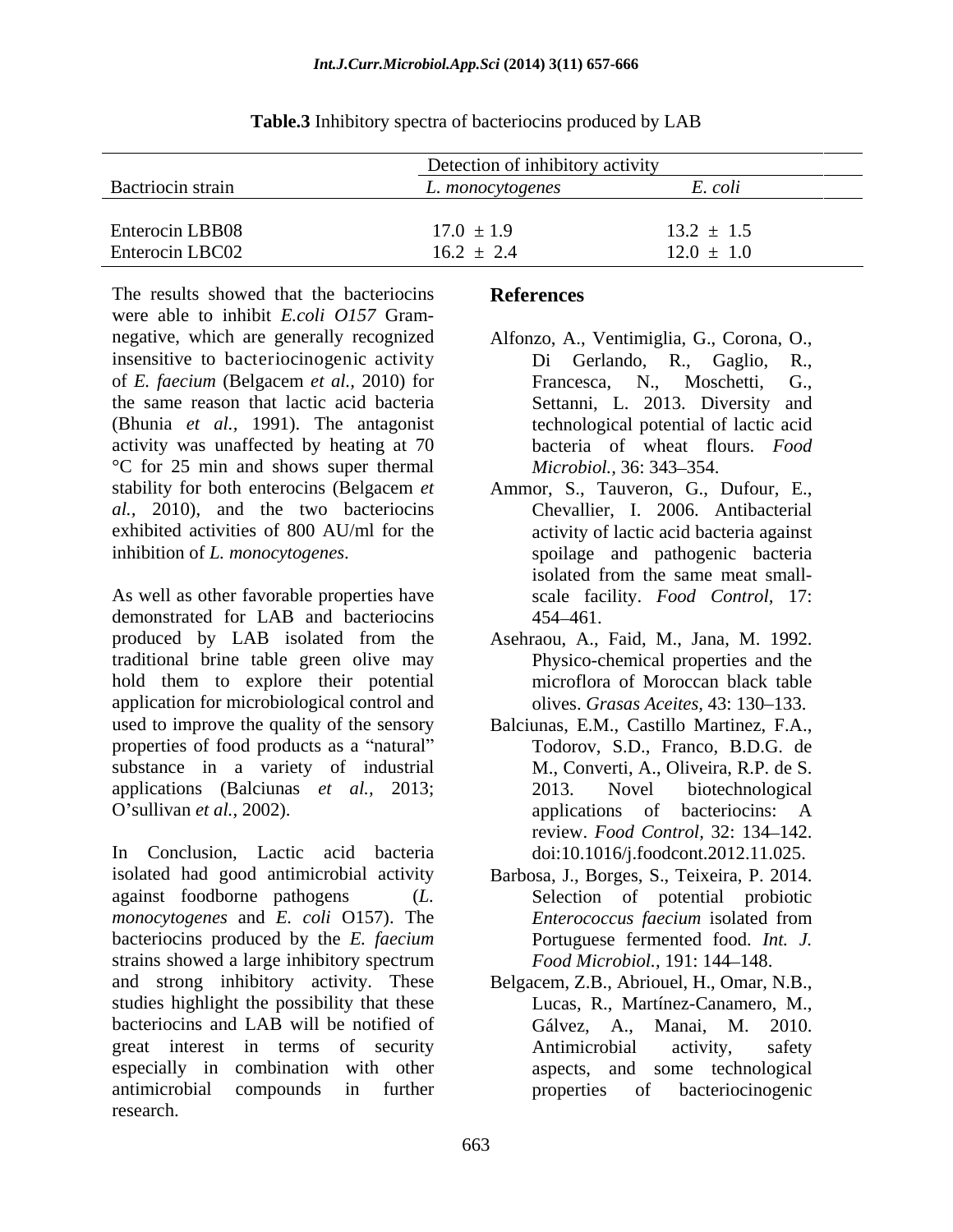*Enterococcus faecium* from artisanal Tunisian fermented meat. *Food*  Prospects for Health, Well-being and

- Bhunia, A.K., Johnson, M.C., Ray, B., Kalchayanand, N. 1991. Mode of sensitive bacterial strains. *J. Appl.* 193–202.
- Caplice, E., Fitzgerald, G.F. 1999. Food
- Casla, D., Requena, T., Gómez, R. 1996. and artisanal cheeses: characteristics Technol., 22: 509–516.
- antagoniste des bactéries lactiques
- Crowley, S., Mahony, J., van Sinderen, D. *Food Sci. Technol.,* 33: 93–109. *Microbiol., 47: 1–24.*
- De Vuyst, L., Callewaert, R., Crabbé, K.
- Deegan, L.H., Cotter, P.D., Hill, C., Ross, P. 2006. Bacteriocins: Biological

*Control,* 21: 462–470. Safety 16, Pp. 1058–1071. 4th NIZO Dairy Conference -

- action of pediocin AcH from Applications of the bacteriocin, Pediococcus acidilactici H on nisin. Antonie Van Leeuwenhoek, 69: Delves-Broughton, J., Blackburn, P., Evans, R.J., Hugenholtz, J. 1996. Applications of the bacteriocin, nisin. *Antonie Van Leeuwenhoek,* 69: 193–202.
- *Bacteriol.,* 70: 25 33. El-Ghaish, S., Ahmadova, A., Hadji-Sfaxi, fermentations: role of Choiset, Y., Rabesona, H., Sitohy, microorganisms in food production M., Popov, Y.G., Kuliev, A.A., and preservation. *Int. J. Food* Mozzi, F., Chobert, J.-M., Haertlé, T. *Microbiol.*, 50: 131–149. 2011. Potential use of lactic acid Antimicrobial activity of lactic acid and for longer conservation of bacteria isolated from goat's milk fermented foods. Trends Food Sci. I., El Mecherfi, K.E., Bazukyan, I., bacteria for reduction of allergenicity fermented foods. *Trends Food Sci. Technol.,* 22: 509–516.
- of a bacteriocin produced by Ferreira, V., Barbosa, J., Silva, J., Lactobacillus curvatus IFPL 105. *J.*  Vendeiro, S., Mota, A., Silva, F., Appl. Bacteriol., 81: 35–41. Monteiro, M.J., Hogg, T., Gibbs, P., Champagne, A. 2007. Potentiel Teixeira, P. 2007. Chemical and épiphytes de plantes fourragères "Salpicão de Vinhais" and "Chouriça contre le développement des de Vinhais": traditional dry sausages clostridies dans l ensilage. Université produced in the North of Portugal. Laval. *Food Microbiol.,* 24: 618 623. microbiological characterisation of doi:10.1016/j.fm.2006.12.007.
	- 2013. Current perspectives on Franz, C.M., Holzapfel, W.H., Stiles, M.E. antifungal lactic acid bacteria as 1999. *Enterococci* at the crossroads natural bio-preservatives. *Trends*  of food safety? *Int. J. Food Microbiol.,* 47: 1–24.
	- 1996. Primary metabolite kinetics of Omar, N., 2007. Bacteriocin-based bacteriocin biosynthesis by strategies for food biopreservation.Lactobacillus amylovorus and *Int. J. Food Microbiol.*, 120: 51–70. Gálvez, A., Abriouel, H., López, R.L., Ben
	- evidence for stimulation of Gao, Y., van Belkum, M.J., Stiles, M.E. bacteriocin production under 1999. The outer membrane of gram unfavourable growth conditions. *Microbiology,* 142: 817–827. **A** antibacterial activity of brochocin-C. negative bacteria inhibits *Appl. Environ. Microbiol.,* 65: 4329 4333.
	- tools for bio-preservation and shelf-Ghrairi, T., Frere, J., Berjeaud, J.M., life extension. Int. Dairy J., 4th Manai, M. 2008. Purification and NIZO Dairy Conference - Prospects for Health, Well-being and Safety produced by *Enterococcus faecium*characterisation of bacteriocins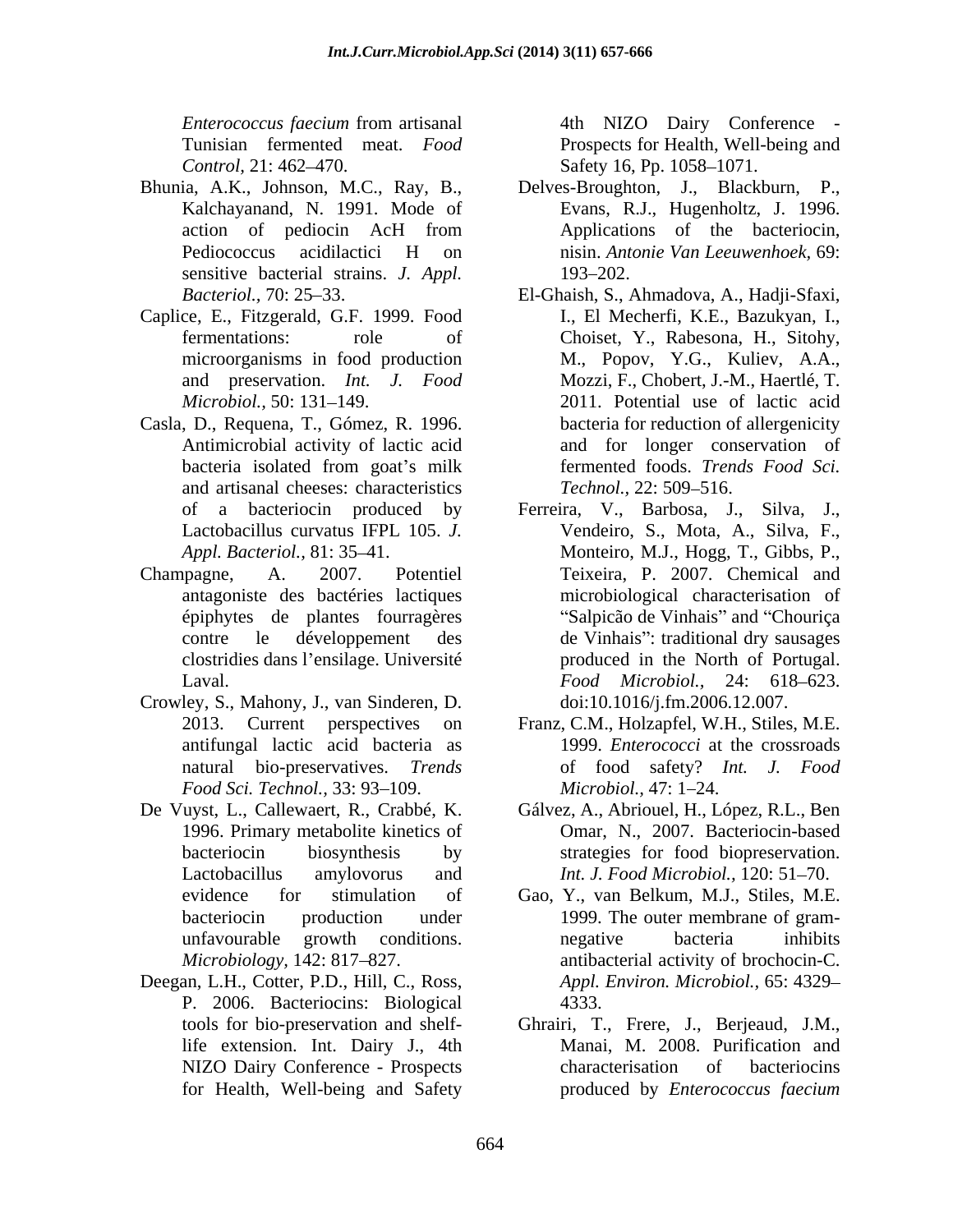from Tunisian rigouta cheese. *Food Control,* 19: 162–169. *Sci.,* 61: 449–455.

- 
- A., Maneerat, S. 2011. Isolation and Food Control. 22: 50–53.
- Ibarguren, C., Raya, R.R., Apella, M.C.,
- Jin, L.Z., Marquardt, R.R., Zhao, X. 2000. Mucus. *Appl. Environ. Microbiol.,*
- Lavermicocca, R., Gobbetti, M., Corsetti,
- Lindgren, S.E., Dobrogosz, W.J. 1990. Antagonistic activities of lactic acid 118–130.
- of Listeria monocytogenes by a bacteriocinogenic *Lactobacillus* sake

packaged Brazilian sausage. *Meat Sci.,* 61: 449–455.

- Hugas, M., Garriga, M., Aymerich, M.T. Luo, F., Feng, S., Sun, Q., Xiang, W., 2003. Functionality of *Enterococci* Zhao, J., Zhang, J., Yang, Z. 2011. 2003. Functionality of *Enterococci*  in meat products. *Int. J. Food* Screening for bacteriocin-producing *Microbiol.,* 88: 223–233. lactic acid bacteria from kurut, a Hwanhlem, N., Buradaleng, S., traditional naturally-fermented yak Wattanachant, S., Benjakul, S., Tani, milk from Qinghai-Tibet plateau. lactic acid bacteria from kurut, a milk from Qinghai–Tibet plateau. *Food Control,* 22: 50–53.
	- screening of lactic acid bacteria from Mataragas, M., Drosinos, E.H., Thai traditional fermented fish Metaxopoulos, J. 2003. Antagonistic (Plasom) and production of Plasom from selected strains. *Food Control, Listeria monocytogenes* in sliced 22: 401 407. cooked cured pork shoulder stored Audisio, M.C. 2010. *Enterococcus* atmosphere at 4 ±2<sup>o</sup>C. *Food faecium* isolated from honey Mataragas, M., Drosinos, E.H., activity of lactic acid bacteria against under vacuum or modified atmosphere at 4 ±2°C. *Food Microbiol.,* 20: 259–265.
	- synthesized bacteriocin-like McKay, L.L., Baldwin, K.A. 1990. substances active against different Applications for biotechnology: Listeria monocytogenes strains. *J.*  present and future improvements in *Microbiol. Seoul Korea,* 48: 44 52. doi:10.1007/s12275-009-0177-8. *Microbiol. Lett.*, 87: 3–14. Applications for biotechnology: lactic acid bacteria. *FEMS Microbiol. Lett., 87: 3–14.* doi:10.1016/0378-1097(90)90694-L.
	- A Strain of *Enterococcus faecium* O sullivan, L., Ross, R.P., Hill, C. 2002. (18C23) Inhibits Adhesion of Potential of bacteriocin-producing Enterotoxigenic Escherichia coli lactic acid bacteria for improvements K88 to Porcine Small Intestine in food safety and quality. in food safety and quality. *Biochimie,* 84: 593–604.
	- 66: 4200 4204. Omar, N.B., Castro, A., Lucas, R., A., Caputo, L. 1998. C.M.A.P., Holzapfel, W.H., Rubén, Characterization of lactic acid bacteria isolated from olive Gálvez, A. 2004. Functional and phylloplane and table olive brines. *Ital. J. Food Sci.,* 10: 27–39. **Ital.** *I. Food Sci.,* 10: 27–39. Abriouel, H., Yousif, N.M.K., Franz, P.-P., Martínez-Canãmero, M., Gálvez, A. 2004. Functional and safety aspects of *Enterococci* isolated from different Spanish foods. *Syst. Appl. Microbiol.,* 27: 118–130.
- bacteria in food and feed Randazzo, C.L., Rajendram, R., Caggia, fermentations. *FEMS Microbiol.* C. 2010. Lactic acid bacteria in table *Lett.*, 87: 149–164. **but in the set of the set of the set of the set of the set of the set of the set of the set of the set of the set of the set of the set of the set of the set of the set of the set of the set of the s** Liserre, A.M., Landgraf, M., Destro, M.T., Watson, V.R.P.R. (Ed.), Olives and Franco, B.D.G.M. 2002. Inhibition olive oil in health and disease Watson, V.R.P.R. (Ed.), Olives and olive oil in health and disease prevention. Academic Press, San Diego, Pp. 369–376.
	- strain in modified atmosphere-Settanni, L., Corsetti, A. 2008. Application of bacteriocins in vegetable food